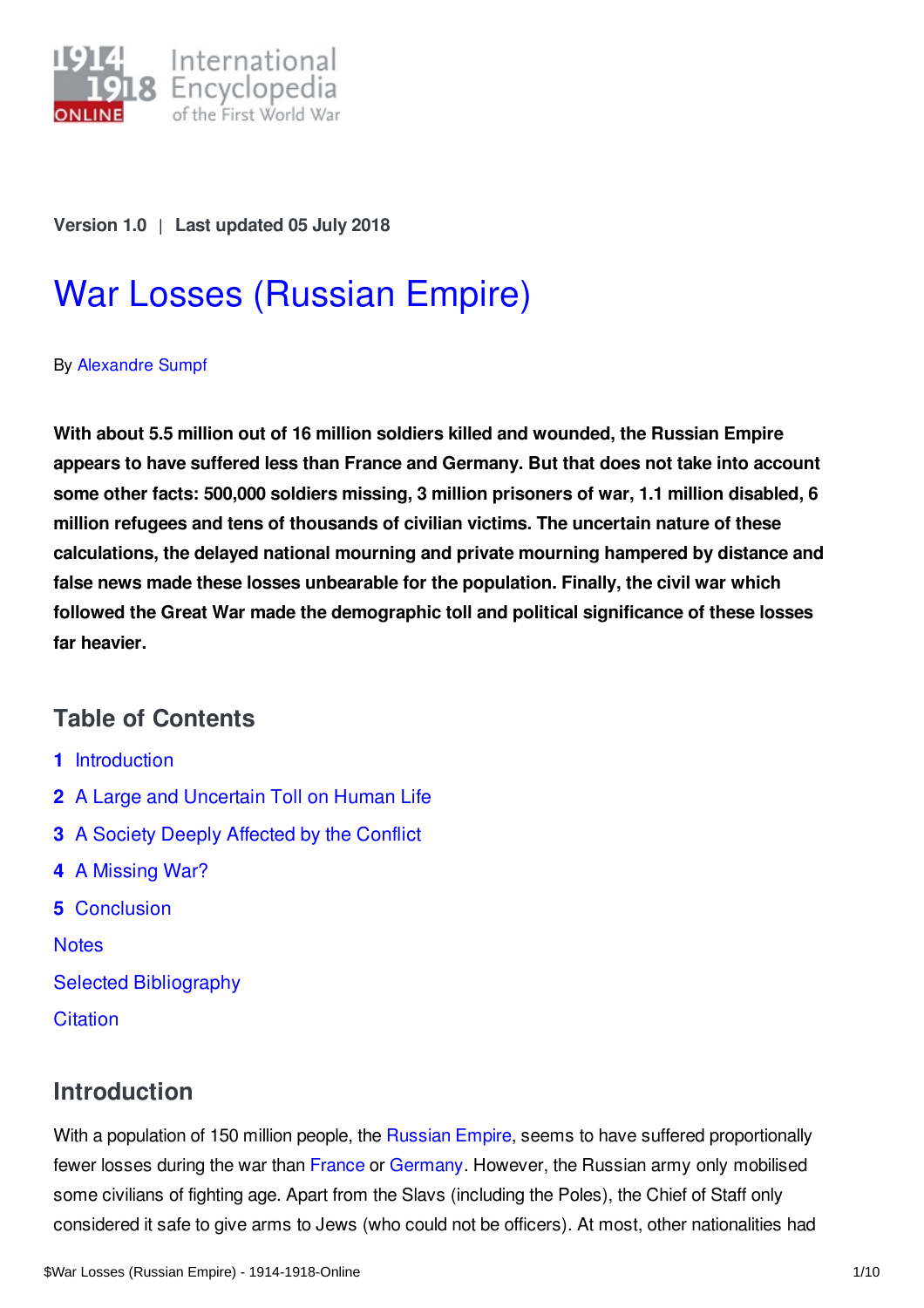the right to form small [cavalry](/article/cavalry) units (Caucasia), of [riflemen](/article/latvian_riflemen) (the Baltic lands) or labourers (Turkestan). In total, 50 percent of the men the army considered fit for service were mobilized. These 16 million soldiers thus represented almost the total number of available men, contrary to the widespread cliché of "the immense Russian reservoir". Peasants suffered most of the ordeals of the war. The number of soldiers missing in action and civilian losses suffered distinguish Russia from the other warring nations. This was a result of the spatial and temporal nature of the [occupation](/article/occupation_during_and_after_the_war_russian_empire) of the western fringes of the [empire](/article/empire). Finally, the 1918 [civil](/article/russian_civil_war) war intensified the terrible human cost of the conflict.

Firstly, the question of figures has sparked a debate which, even with a close study of the available sources, cannot be settled. It is, however, possible, as we shall see, to establish a rough estimate. Secondly, one must assess the types of losses and the causes of the differentials between categories of the population. To conclude, we will try to grasp the social and cultural impact the losses had on Russia during three distinct stages of its history: the empire, [revolutions](/article/revolutions_russian_empire), and the Soviet regime.

## <span id="page-1-0"></span>**A Large and Uncertain Toll on Human Life**

<span id="page-1-2"></span><span id="page-1-1"></span>Calculating those killed during the Great War was neither easy during that time, nor during the following decades. In 1916, the army Chief of Staff acknowledged more than 5.3 million losses (sick, wounded, missing, killed and taken [prisoner](/article/prisoners_of_war_russian_empire)), but with an important variable: Russia reported around 439,396 missing, of whom one-third were probably killed, one-third died during care, and another third were sent to prisoner of war camps.<sup>[\[1\]](#page-7-0)</sup> After the war, the Commission on the consequences of the war was unable to provide final figures.<sup>[\[2\]](#page-7-1)</sup> Its mission was to prove that Russia had been a victim of the conflict and of foreign intervention during the civil war. In the 1960s, the Soviet demographer Boris Urlanis [\(1906-1981\)](/index/names/107620472) re-assessed the number of military deaths at 908,000, higher than the estimations that until then had been somewhere between 511,068 and 775,369 dead or killed. As we will see, even if he underestimated total casualties by half, he showed that 1915 and 1916, the years of the war of [attrition](/article/attrition_warfare), were more deadly than 1914, when the war was raging. In effect, there were, respectively, 23,000 and 22,000 deaths per month, as against 8,000 in the first five months of the war.<sup>[\[3\]](#page-7-2)</sup>

<span id="page-1-5"></span><span id="page-1-4"></span><span id="page-1-3"></span>Today it is still just as difficult to determine how many men were mobilised by Russia between 1914 and 1918, how many fought, how many were in prisoner-of-war camps and how many perished.<sup>[\[4\]](#page-7-3)</sup> It is not a question of a few inaccuracies, but of several tens or even thousands of individuals of whom we know nothing. We can, however, attempt to extrapolate some partial data to determine for example the hotly debated total of war wounded.<sup>[\[5\]](#page-7-4)</sup> Out of 103,194 wounded and subsequently treated in the [hospitals](/article/hospitals) of Petrograd, only 24 percent were sent back directly to the front. Among the others, 27.2 percent were given leave to recover, 25.2 percent were declared unfit, 13.4 percent remained after the war in specialised establishments to complete their recovery and 10.2 percent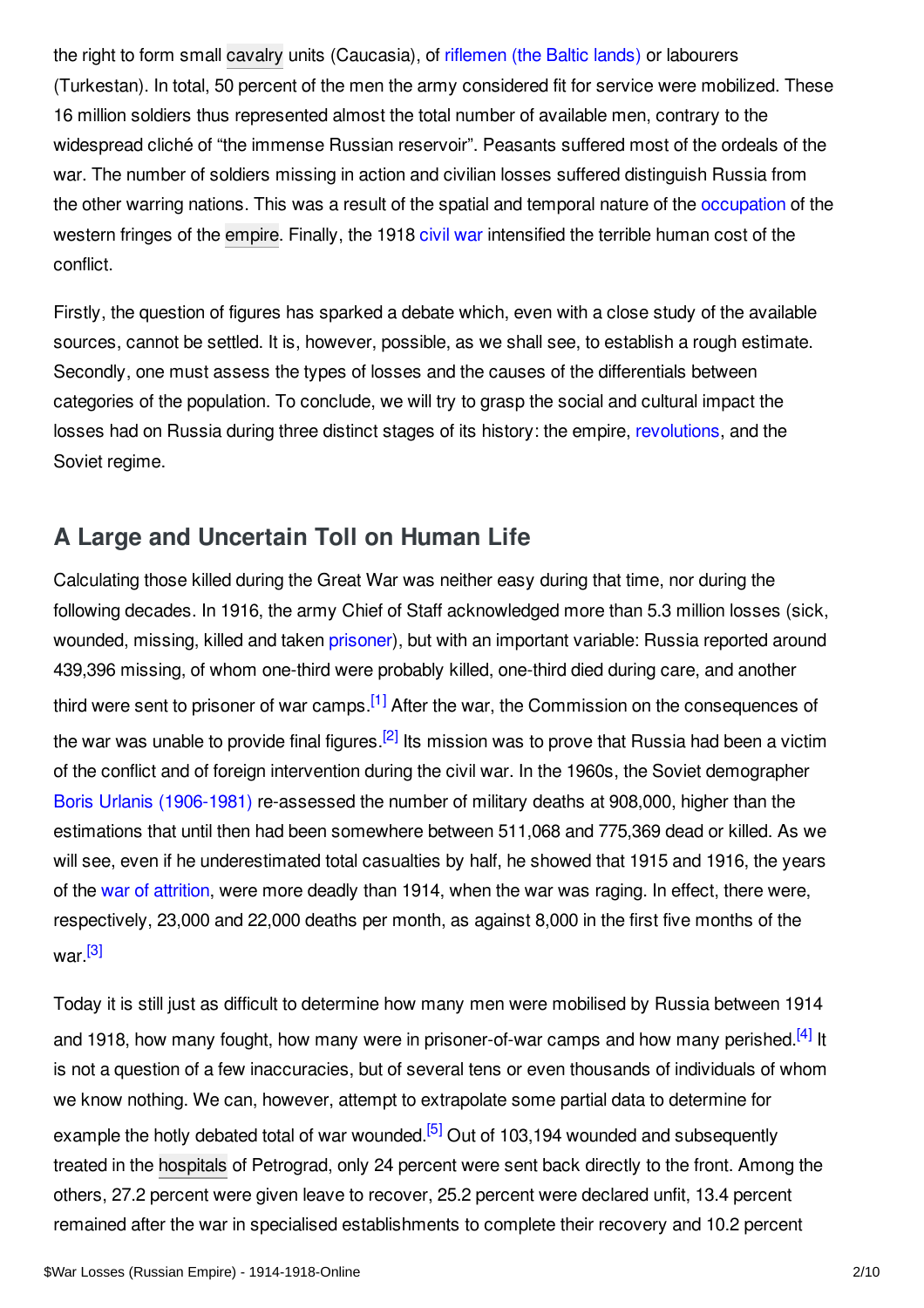<span id="page-2-0"></span>were transferred to other provinces or institutions. In 1916, the specialists of Zemstvo considered that 22.2 percent of the wounded and sick had permanently lost their capacity to work, 1.3 percent of whom were no longer autonomous.<sup>[\[6\]](#page-7-5)</sup> Thus, with an average figure of 5.15 million soldiers who passed through healthcare services (2,844,500 wounded and 2,303,680 sick), we reach a total of 1.14 million young men more or less handicapped (67,000 of whom were completely disabled).<sup>[\[7\]](#page-7-6)</sup>

<span id="page-2-2"></span><span id="page-2-1"></span>This disturbing figure only partly includes the neurosis and psychosis caused by the war. In this case, statistical incertitude was due to the progress in Russian and international psychiatry which was both sensitive and much-debated. During the war, debates within [psychiatry](/article/war_psychiatry) questioned the terminology and the role of the war in causing psychiatric illnesses. Did the events of the war reveal illnesses which were already present, or did they produce specific pathologies? Associations between psychosis and physical injury were also discussed.<sup>[\[8\]](#page-7-7)</sup> In 1924, the psychiatrist Sergej A. Preobrazhenskii, who spent the war treating soldiers at the central hospital for the mentally ill (*dushevno-bolnye*) of the Petrograd Committee of the Union of Towns, estimated the total number of disabled ex-servicemen from the two wars to be 1.8 million. Some 80 percent (1.5 million) still suffered from neurosis or confusion (talking nonsense, loss of memory or hearing), or had even become mentally ill in the proper sense of the term. According to Preobrazhenskii, all were deprived of treatment.<sup>[\[9\]](#page-7-8)</sup>

<span id="page-2-4"></span><span id="page-2-3"></span>Chronic illnesses represented a significant proportion of the cases of disability. If tuberculosis was considered a disability, the common pathologies that were due to extreme fatigue or poor food struggled to be recognised as such in Russia during the war. Yet many captured soldiers developed neurosis or became chronically ill: 650,000 were counted in [Germany](/article/germany) alone.<sup>[\[10\]](#page-7-9)</sup> At the end of the war, N. M. Zhdanov estimated that 11.9 percent of sick prisoners had been maimed to such a degree, tuberculosis affecting almost one in five patients.<sup>[\[11\]](#page-7-10)</sup>

<span id="page-2-6"></span><span id="page-2-5"></span>Between 2.5 and 3 million soldiers of the Russian Empire shared the experience of captivity during the First World War, especially in Germany.<sup>[\[12\]](#page-7-11)</sup> Austria and [Hungary](/article/austria-hungary), but also in [Turkey](/article/ottoman_empiremiddle_east), [Romania](/article/romania) and in [occupied](/article/occupation_during_the_war_belgium_and_france) France. About 15 percent of all the soldiers mobilised thus found themselves expatriated, brutally separated from their families and their comrades, shunted from one camp to another in cattle wagons or on foot. The Russians suffered from far less favourable conditions than the French or the British. On the one hand the geographical distance, the lack of clear information and insufficient resources meant that family assistance could not be developed the way it was in [France](/article/france). Above all, the lack of interest from the [government](/article/governments_parliaments_and_parties_russian_empire) for the prisoners, who were suspected of having giving themselves up, representing too great a financial burden for Russia which was on the edge of the abyss – was never sufficiently compensated for by the mobilization of the Red [Cross](/article/red_cross), the Union of Towns and the [Zemstvos](/article/union_of_zemstvos_and_towns) (Zemgor), imperial or municipal committees for philanthropic help and civilian associations.

Lastly, the most unique factor from the perspective of Russian military losses is the astounding number of those "unaccounted for". A calculation made after the fall of the Soviet Union estimated \$War Losses (Russian Empire) - 1914-1918-Online 3/10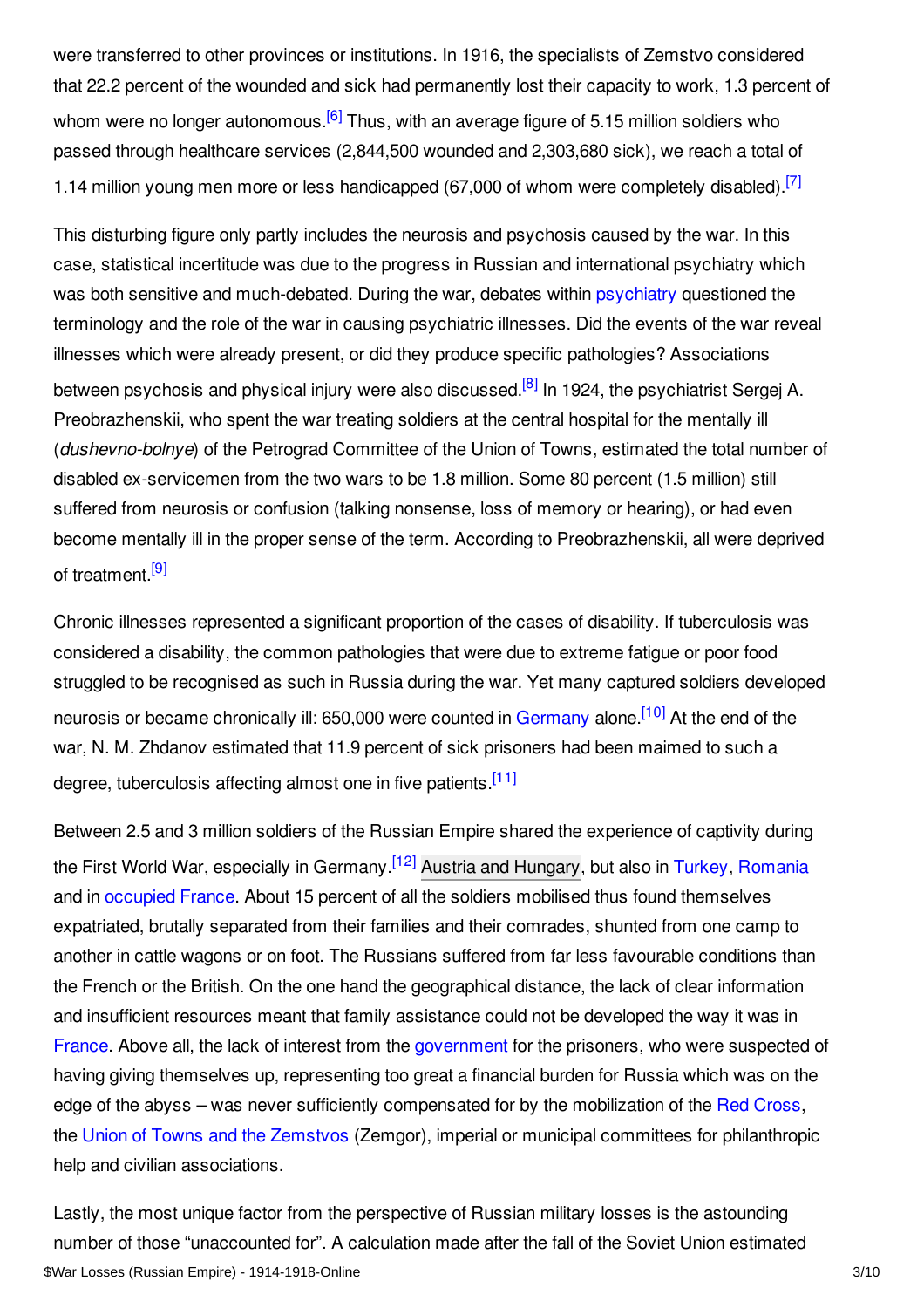<span id="page-3-2"></span><span id="page-3-1"></span>the number at 439,369: one-quarter of the 1.89 million deaths in battle.<sup>[\[13\]](#page-7-12)</sup> This figure is by nature very variable. The army updated its lists as well as it could, and sometimes communicated its results.<sup>[\[14\]](#page-7-13)</sup> Communication with families and public communication had to be viewed with skepticism: the lists published in the local and national press did not always correspond to the calculations made by military or health-service statisticians. The tendency of the former to minimize losses, and of the latter to exaggerate the quality of treatment for the sick and wounded by particular institutions was accentuated by the distortion owing to temporal and geographical distance.

There are classic explanations for this unusual phenomenon, the first of which is the destructive nature of mechanical [warfare](/article/warfare_1914-1918_russian_empire): the power of the [artillery](/article/artillery) which buried or blew men up sometimes leaving no trace, especially for an army whose soldiers had no identification tags. Nevertheless, the incertitude was due above all to structural factors, the first of which was the tangle of institutions whose job it was to estimate the losses. Military, civilian, national and local institutions established these lists according to differing aims and methods. The units had to continually assess and account for losses and *[hors-de-combat](/article/hors_de_combatbeyond_war)*, which justified the demand for more supplies of men. The statistics published by healthcare organisations related both to space (care on the spot, immediately behind the lines or evacuation) and time (return to combat, convalescence, discharge). Finally, Russia's delay in setting up institutions to deal with prisoners of war was a major factor throughout the conflict, in spite of the insistence of each institutional player on the importance of information for families.

Thus, the assessment of military losses in the Russian empire depended on how these figures were used at the time or after the war. Beyond what was at stake for the army itself, the autocracy and the provisional [government](/article/provisional_government) were already encountering severe criticism for imposing a "great slaughter" (*velikaia boinia*) on the Russian people.

# <span id="page-3-0"></span>**A Society Deeply Affected by the Conflict**

The total figures give the wrong impression of the social significance of the losses. As elsewhere, the great majority of soldiers killed, wounded, missing or captured came from the [infantry](/article/infantry), where the peasant class, which at the time represented 80 percent of the population of the empire, was predominant. The devastation wrought by the first months of the war shook up the staffing of the units: the professional officers, aristocrats or not, were replaced by a stratum of clerks and educated peasants, closer to the troops as they had come from their ranks. The gulf between the Chief of Staff and high-ranking officers became larger, making the general mutiny in 1917 and the organisation of the Red [Army](/article/red_army) in 1918-1920 possible.

<span id="page-3-3"></span>Following a consideration of these questions, the large number of civilian victims must be emphasized. 16 percent additional deaths were counted in towns in 1915 and 1916, while the number of deaths in rural [areas](/article/rural_society) dropped to 89 and 82 percent compared with 1913.<sup>[\[15\]](#page-7-14)</sup> This can be explained by the growth of the urban [population](/article/urban_societies_and_cities) with the arrival of [refugees](/article/refugees_russian_empire), the wounded and sick, and the high level of infant [mortality](/article/health_disease_mortality_demographic_effects). Civilians were massacred in Kalisz and Kielce because of an evacuation that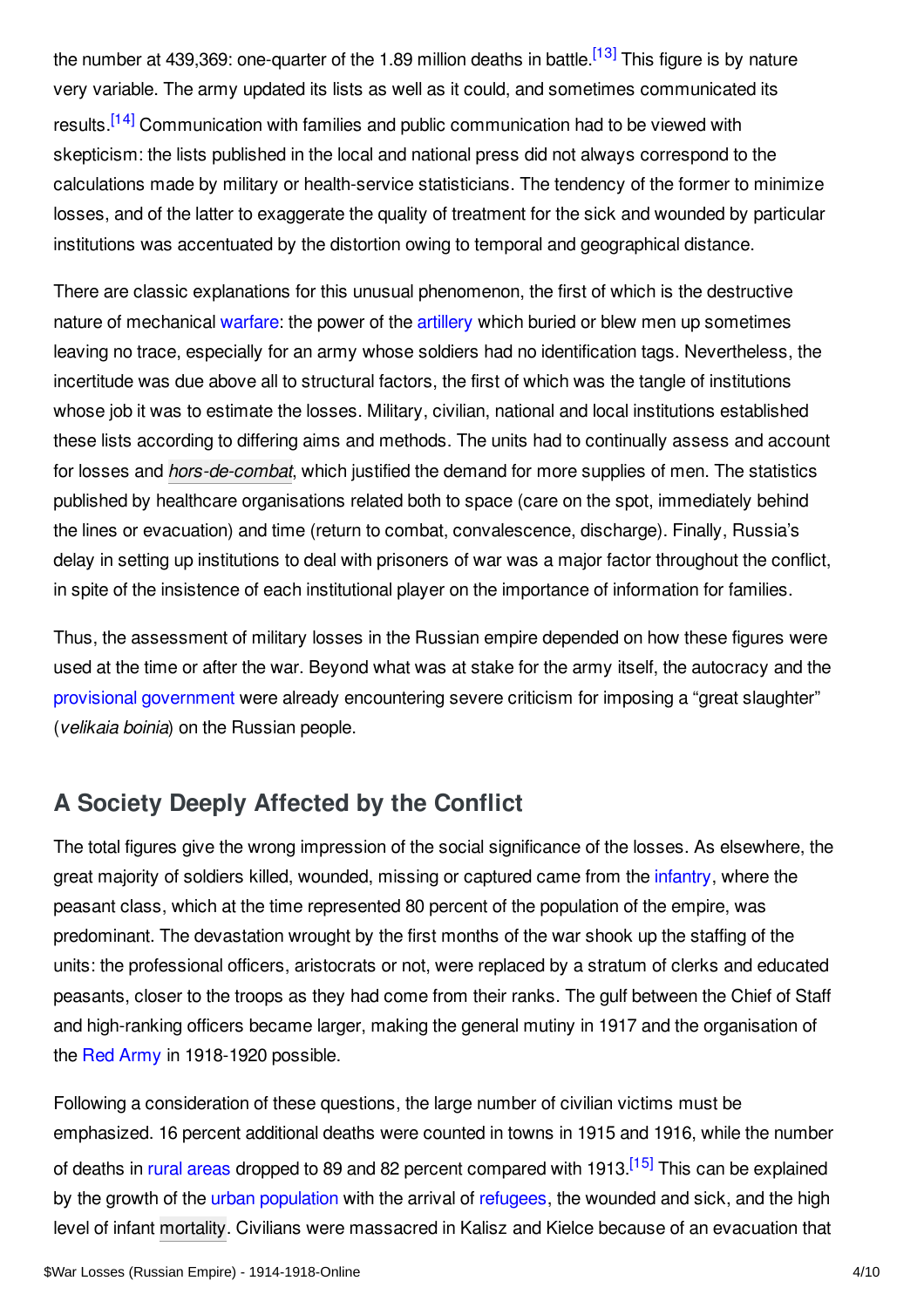<span id="page-4-0"></span>was insufficiently organised or rejected by the population. When considering the mortality rate during the Great War, we must distinguish between the population under Russian administration and that trapped behind enemy lines. With the Great Retreat in the summer of 1915, whole countries ([Poland](/article/poland), [Lithuania](/article/baltic_states_and_finland)) found themselves intensely exploited by the German army. German repression and requisition caused increased mortality in these areas.<sup>[\[16\]](#page-7-15)</sup> Nearly 6 million [refugees](/article/refugees), for the most part non-Russian, surged into Russia at the same time, suffering all the ups and downs resulting from a chaotic expedition and total destitution.<sup>[\[17\]](#page-8-2)</sup> The poor hygiene and meagre [food](/article/food_and_nutrition_russian_empire) supplies, the hostility of the local populations as well as fatal accidents made an exact number of victims difficult to establish – a foretaste of the civil war to come.

<span id="page-4-3"></span><span id="page-4-2"></span><span id="page-4-1"></span>Several [pogroms](/article/antisemitism_and_pogromsin_the_military_russian_empire) and mass repression reignited the political and ethnic fractures in the empire. If the anti-German riots of May 1915 in Moscow, directly linked to the war, only caused a few deaths, <sup>[\[18\]](#page-8-3)</sup> the same is not true of the revolt against mobilization in [Turkestan](/article/turkestan).<sup>[\[19\]](#page-8-4)</sup> The unrest first grew in the oasis zone before reaching the towns in July. Violent protests and raids on the institutions of the Russian colonizers and the colonial administration set up in the 1860s ensued. In response, army attacks and retaliation on the part of the colonizers caused more than 1,000 deaths among the native population. The repression extinguished the revolt within a month in Turkestan, but it continued among the neighbouring Kazakh nomads. In August 1916, detachments of Kazakh horsemen swept down on the Russians around Lake Issyk-Kul, killed the men, carried off 1,500 women and children as hostages and burned everything in their path. Around 2,000 settlers, ten times more than in Turkestan, lost their lives in a new anti-colonial war.

<span id="page-4-4"></span>Finally, the Jews became [scapegoats](/article/antisemitism) in explanations for the series of defeats suffered by the Russian army on the western limits of the empire. Furthermore, they were used as outlets for the frustrations of the "white" units during the civil war. The imperial army was traditionally a hotbed of antisemitism. In September 1914, an army commander evicted the entire Jewish population in the Polish fortress of Pulawy, only allowing them twenty-four hours to leave. Continually accused of helping the enemy, the Jews found themselves up against all sorts of discrimination and were even taken as hostages.<sup>[\[20\]](#page-8-5)</sup> During the Great Retreat of the summer 1915, the army evacuated all the populations considered to be a potential threat for the immediate rear of the retreating units. Only a strong resistance on the part of the civilian authority stopped the operation degenerating into death marches like those of the [Armenian](/article/armenian_genocide) genocide. The violence of the Great War created a heavy legacy in which white military authorities enforced a whole range of forced displacements and ethnic segregations. The civil war was particularly violent in the old Pale of Settlement – the western regions of the empire where the tsarist laws had confined the Jews from 1791 onwards, forbidding them to enter the main towns and villages. In [Ukraine](/article/ukraine) during the civil war, they were the target of the riots against "speculators"; approximately 150,000 men, women and children fell victim to the series of pogroms from 1918 to 1920.<sup>[\[21\]](#page-8-6)</sup>

<span id="page-4-5"></span>At the turn of 1920, Russia entered its seventh year of war. All the elements joined forces to cause a serious crisis, the climate being only partly responsible. Because of the war, production had been \$War Losses (Russian Empire) - 1914-1918-Online 5/10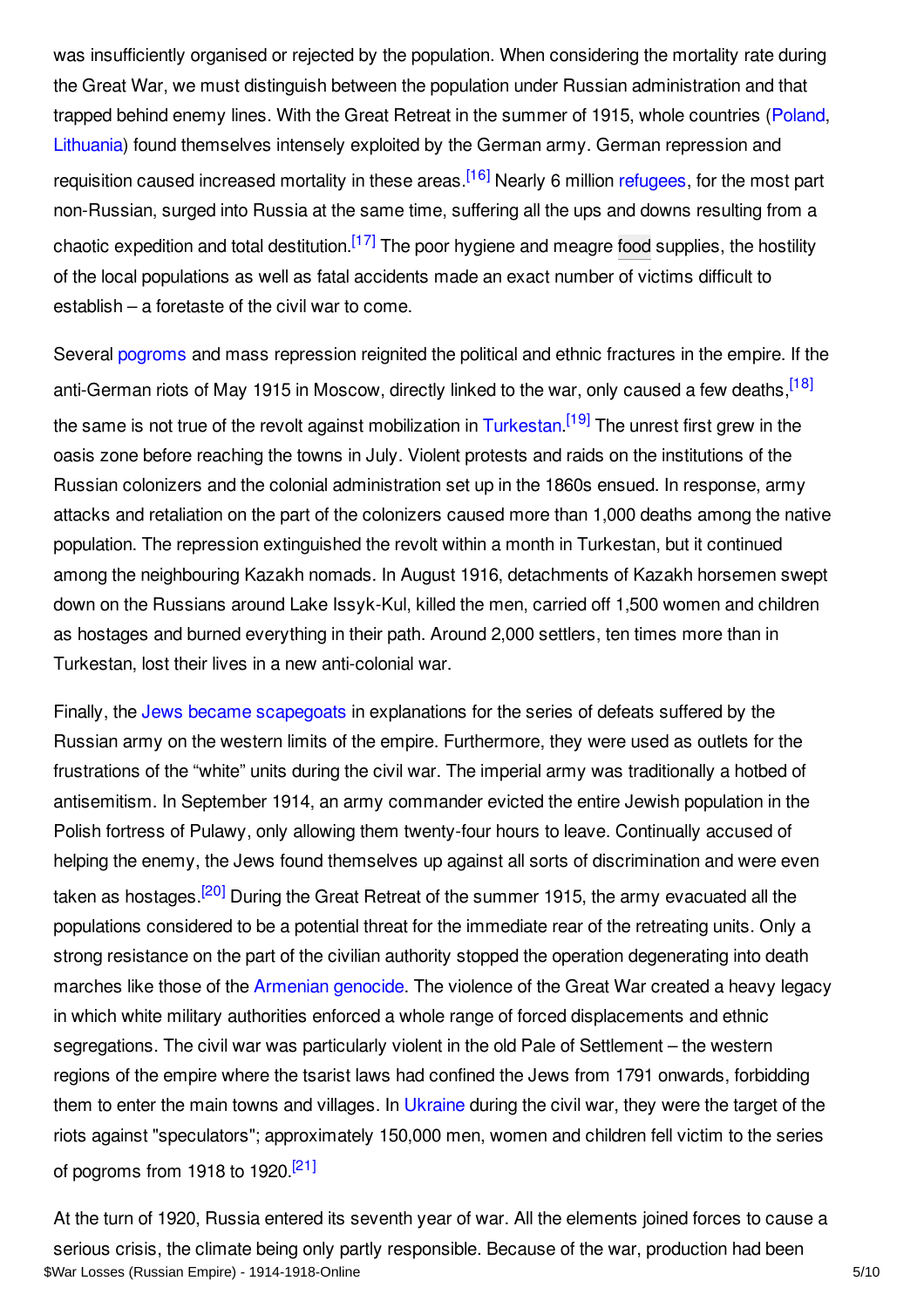disorganised, depriving the countryside of workers and [animals](/article/animals), which were not replaced either by refugees, who were too weak, or by prisoners of war, who were too few. The loss of Ukraine deprived red Russia of its granary. The civil war saw pillage and requisitioning develop, especially as uncontrolled floods of migrants hindered the redistribution of agricultural products between regions that over-produced and regions that consumed. The food crisis reached its peak in the latter regions during 1917, 1918 and 1919, then hit the agricultural provinces, including the towns, in 1920 and above all in 1921. Two terrible droughts affected at least thirty-six provinces of European Russia, that is to say 26 million Russians and 9 million Ukrainians, according to the International Red Cross. In fact, more than half the Soviet population was affected. While famine caused over 6 million extra deaths between 1914 and 1922, the various epidemics [\(Spanish](/article/influenza_pandemic) flu in 1919, typhoid in 1920-1921 and cholera in 1922) caused about 7 million and the fighting in the two conflicts directly caused 5 million.

## <span id="page-5-0"></span>**A Missing War?**

<span id="page-5-1"></span>Several obstacles prevented the reconstruction of a [memorial](/article/commemoration_cult_of_the_fallen_russian_empire) of the Great War immediately after the conflict.<sup>[\[22\]](#page-8-7)</sup> In other nations, such memorials were focussed on collective grief. In Russia, the first obstacle was the absence of an Unknown Soldier, of a national memorial that would make sense of the sacrifice that had been enforced. The second was that the memory of this conflict, although instrumentalized by the Bolsheviks for a short time, could not be that of mass deaths: epidemics, civil war, famine, the Great Terror and the Second World War diluted what in France and in Great Britain appeared as the massacre of massacres, the sacrifice of sacrifices. Finally, this remembrance was necessarily curtailed on account of the scattering of the Tsar's subjects in several nations and the exile of an important part of the social élite between 1918 and 1922.

There did exist in Soviet Russia a memory not only private, but intimate, did of the losses suffered during the Great War. At the front, the soldiers saw their comrades disfigured by [technical](/article/on_the_road_to_modern_war) warfare, but the mass deaths soon made these scenes banal and mourning became mechanical. Behind the lines, the death of a family member remained abstract, taking the form of an emptiness felt after a long separation, but also the sudden loss of support and a prosperous future. The thanksgiving services conducted by the priest of the village only offered a mediocre consolation and could not prevent a reflection on the conflict and the political system responsible for it. If the collapse of political authority was the main factor in the revival of the peasant commune (*mir*) during 1917, the death of hundreds of thousands of peasants in their prime, heads of smallholdings or older sons who were to become such, also played a role. The peasantry took the opportunity to unite against all nonpeasants and solve conflicts over land and other social [conflicts](/article/social_conflict) themselves. A vindictive majority thus imposed a return to the collective organisation of agriculture and actions against the privileged: noble landowners or ecclesiastics and "separator" peasants enriched by the commercialisation of their produce. The litany of deaths announced in the village contributed to the outburst of violence which had been smouldering since the first [revolution](/article/revolution_of_1905_russian_empire) of 1905; assassinations and fires laid waste to the countryside behind the lines just as efficiently as did an army on the march on the frontlines. \$War Losses (Russian Empire) - 1914-1918-Online 6/10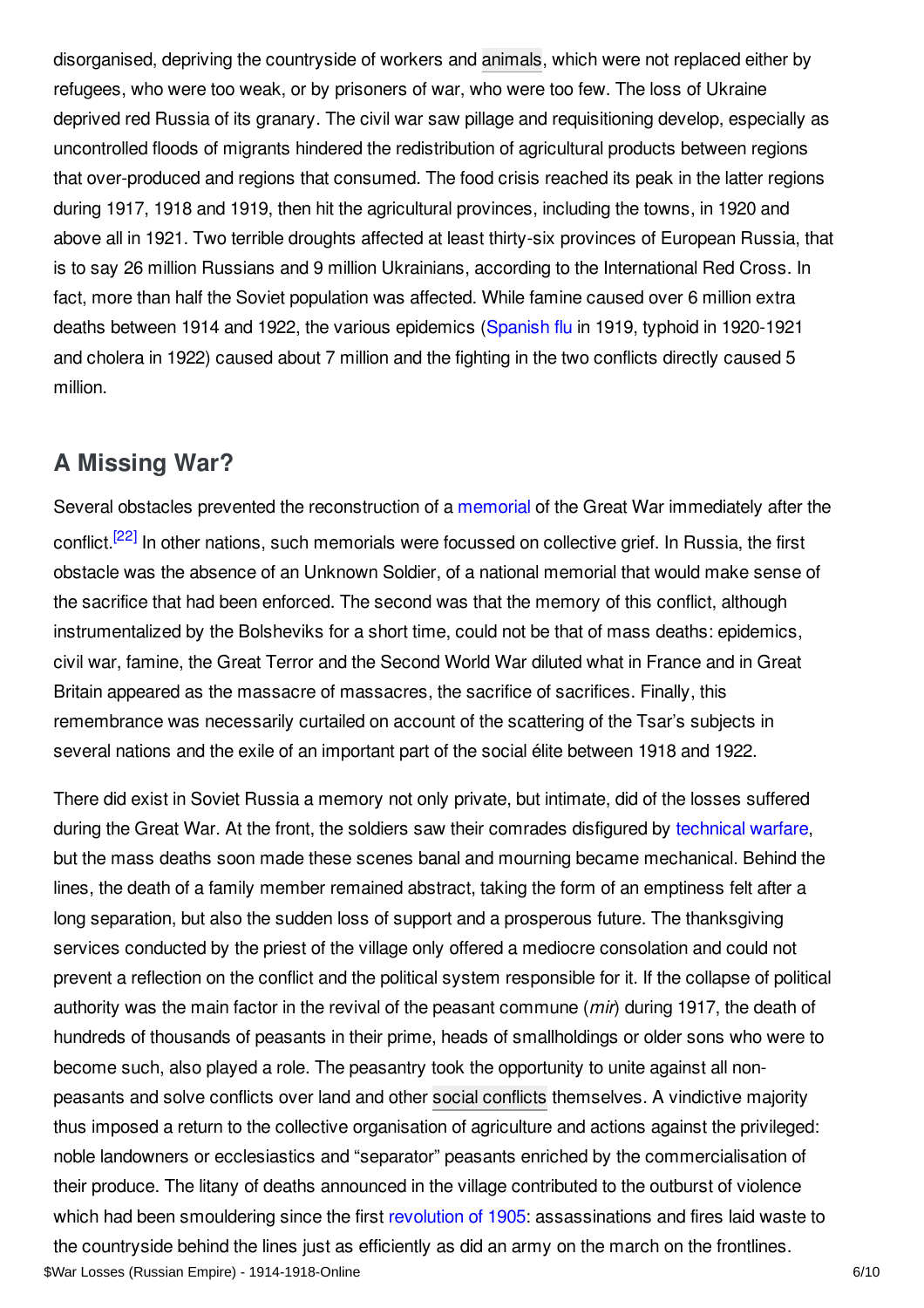<span id="page-6-2"></span>The collective mourning for those lost, fundamental for maintaining the unity of the population, largely failed to take shape in Russia. There was a project to create a memorial day for the soldiers, like that of 2 November in France, but this never eventuated. On 24 December 1916, Nikolai V. Ruzski [\(1854-1918\)](/index/names/1058668013) proposed 11 May, the feast of SS Cyril and Methodius, but the church authorities preferred the day of the Holy Spirit.<sup>[\[23\]](#page-8-8)</sup> Ruzski made his request just before the February Revolution occurred. Later, a national memorial to remember the victims of the Petrograd repression was proposed. Peace and the delayed demobilization, the choices of the civil war, the evacuations that were more or less consented to, rendered the collective initiatives for commemoration after the war almost impossible. Moreover, the plurality of confessions was too briefly taken into account by the principal decision-makers, all of whom belonged to the orthodox majority. It is therefore not surprising that among the nations derived from the splitting up of the Romanov empire, plenty of problems of collective and individual memorials, public and private, linked by the Great War, arose, and which, taken all together, explain its absence from national histories.

## <span id="page-6-0"></span>**Conclusion**

To die in the ranks of the Tsar's army represented a giant step towards oblivion: the insufficient preparation of the Russian health and mortuary services, a somewhat unprepared statistics bureau and the localisation of the battles on the borders of the empire put the seal on the transient character of burial places. Situated outside Russia itself, then outside the USSR, the latter by necessity gradually, although only marginally, became part of the history of European pacifism and the history being built of the new nations born of the war. Beyond the figures that are still debated, war losses threw whole groups that were important to the empire off balance: the professional army, the Slav peasants, the western territory with its rich agriculture and developing industry, the colonies of Central Asia and the Jews in the Pale of Settlement. The wounded, the disabled, the [widows](/article/war_widows) and orphans were taken care of less by a state administration going bankrupt than by philanthropic societies and the Zemgor. The mistakes of the tsarist regime, the Bolshevik party and Soviet Russia caused countless deaths during the war. Forced to react to the civil war, Soviet Russia turned into the most ambitious welfare state of the immediate post-war years.

Alexandre Sumpf, Université de Strasbourg

Section Editors: Boris Kolonickij; [Nikolaus](https://encyclopedia.1914-1918-online.net/contributors/Nikolaus_Katzer) Katzer

#### <span id="page-6-1"></span>**Notes**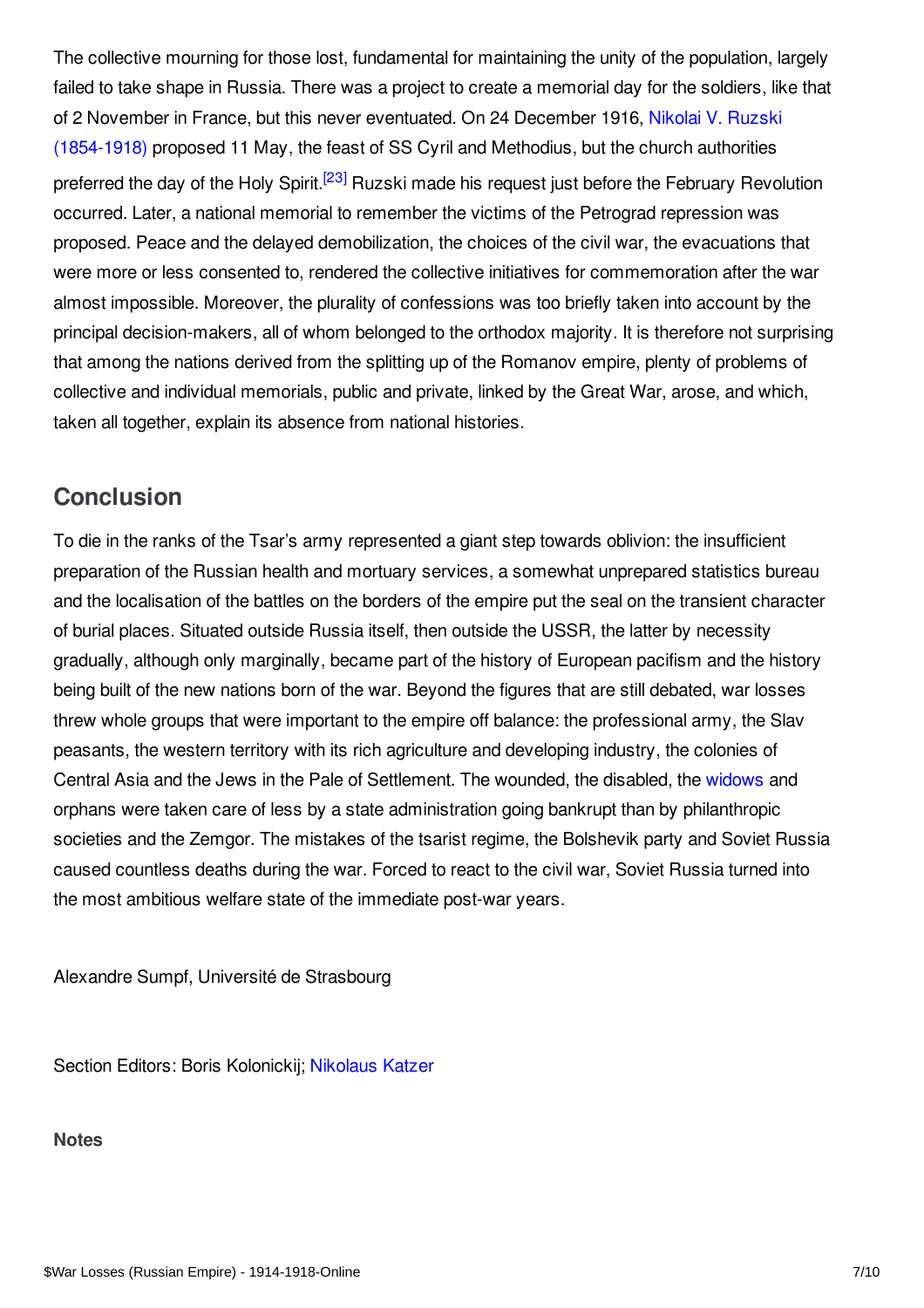- <span id="page-7-0"></span>1. [↑](#page-1-1) Sazonov, L.I.: «Poteri russkoj armii v vojnu 1914-1918» [The losses of the army during the 1914-1918 war], Trudy komissii po obsledovaniju sanitarnyh posledstvij vojny 1914-1920 gg. [Works of the commission of inquiry about the sanitary consequences of the war, 1914-1920], Gran, M.M./Kurkina, P.I./Kuvšinnikova, P.A.: GIZ, 1923, pp. 161, 163.
- <span id="page-7-1"></span>2. [↑](#page-1-2) Gran, M.M.: «Opyt izučenija sanitarnyh poseldstvij vojny 1914-1917 v Rossii», Trudy komissii, pp. 7-46.
- <span id="page-7-2"></span>3. [↑](#page-1-3) Urlanis, B.C.: Istorija voennyh poter' [History of war losses], Saint Petersburg 1994, pp. 144- 146.
- <span id="page-7-3"></span>4. [↑](#page-1-4) The works of M. Krivošeev in Rossija i SSSR v vojnah XX veka. Poteri vooruženyh sil [Russia and USSR in the 20<sup>th</sup> century wars. Losses of the armed forces], Moscow 2001, are still the most complete, but their weakness is that they try first to establish an average, then to extrapolate from figures whose size varies considerably, because of the incomplete character of the statistics and their use in the ideological struggle around the memory of the conflict between emigrés and soviets.
- <span id="page-7-4"></span>5. [↑](#page-1-5) Sumpf, Alexandre: «Une société amputée. Le retour des invalides russes de la Grande Guerre, 1914-1929», Cahiers du monde russe, 51/1 (January-March 2010), pp. 35-64.
- <span id="page-7-5"></span>6. [↑](#page-2-0) Ob učastii Vserossijskogo zemskogo sojuza v dele okazanija pomošči uvečnym i poterjavšim trudosposobnost' voinam [About the participation of the Union of Zemstvos in assisting mutilated soldiers and soldiers having lost their ability to work], Moscow 1916, p. 62.
- <span id="page-7-6"></span>7. [↑](#page-2-1) Krivošeev, Rossija i SSSR v vojnah XX veka. Poteri vooruženyh sil, p. 101. This figure does not take into account the wounded who were not evacuated, which would bring the total to 3,813,827. Urlanis, Istorija voennyh poter', p. 148.
- <span id="page-7-7"></span>8. [↑](#page-2-2) Friedlander, Kim: «Neskol'ko aspektov shellshock'a v Rossii, 1914-1916» [Some aspects of the shell shock in Russia, 1914-1916], Rossija i Pervaja mirovaja vojna, Saint Petersburg 1999, pp. 315-325.
- <span id="page-7-8"></span>9. [↑](#page-2-3) Preobraženskij, S.A.: «О pomošči nervno-psihičeskim invalidam» report to the Panrussian congress of psycho-neurologists, Petrograd, 3 January 1924, GARF, f. 4347 (Vserokompom), op. 1, d. 853, l. 6.
- <span id="page-7-9"></span>10. [↑](#page-2-4) O. Nagornaja, quoting the estimations of Levickij for the distribution of invalids in the Russian provinces, Drugoj voennyj opyt. Rossijskie voennoplennye Pervoj mirovoj vojny v Germanii (1914-1922) [Another war experience. Russian prisoners of war in Germany, 1914-1922], Moscow 2010, p. 361.
- <span id="page-7-10"></span>11. [↑](#page-2-5) Ždanov, N.M.: Russkie voennoplennye v mirovoj vojne 1914-1918 [Russian prisoners of war during the world war, 1914-1920)], Moscow 1920, p. 77.
- <span id="page-7-11"></span>12. [↑](#page-2-6) Nagornaja, Drugoj voennyj opyt. Rossijskie voennoplennye Pervoj mirovoj vojny v Germanii (1914-1922 [Another war experience. Russian prisoners of war in Germany, 1914-1922].
- <span id="page-7-12"></span>13. [↑](#page-3-1) Krivošeev, Rossija i SSSR v vojnah XX veka. Poteri vooruženyh sil, pp. 100-106.
- <span id="page-7-13"></span>14. [↑](#page-3-2) The first inventory of the archives of the bureau of the number of losses on the fronts of the world war keeps the lists by unit. The third inventory is organised according to type. See RGVIA, f. 16196, op. 3, d. 25 (losses), 26 (returns to camp), 45, 56, 62, etc. (deaths).
- <span id="page-7-14"></span>15. [↑](#page-3-3) Novosel'skij, S.A.: «Vljanie vojny na estestvennoe dviženie naselenija» [The influence of the war on the natural evolution of the population], Trudy komissii, p. 115.
- <span id="page-7-15"></span>16. [↑](#page-4-0) Liulevicius, Vejas: War land on the Eastern Front. Culture, National Identity and German Occupation in World War I, Cambridge 2000.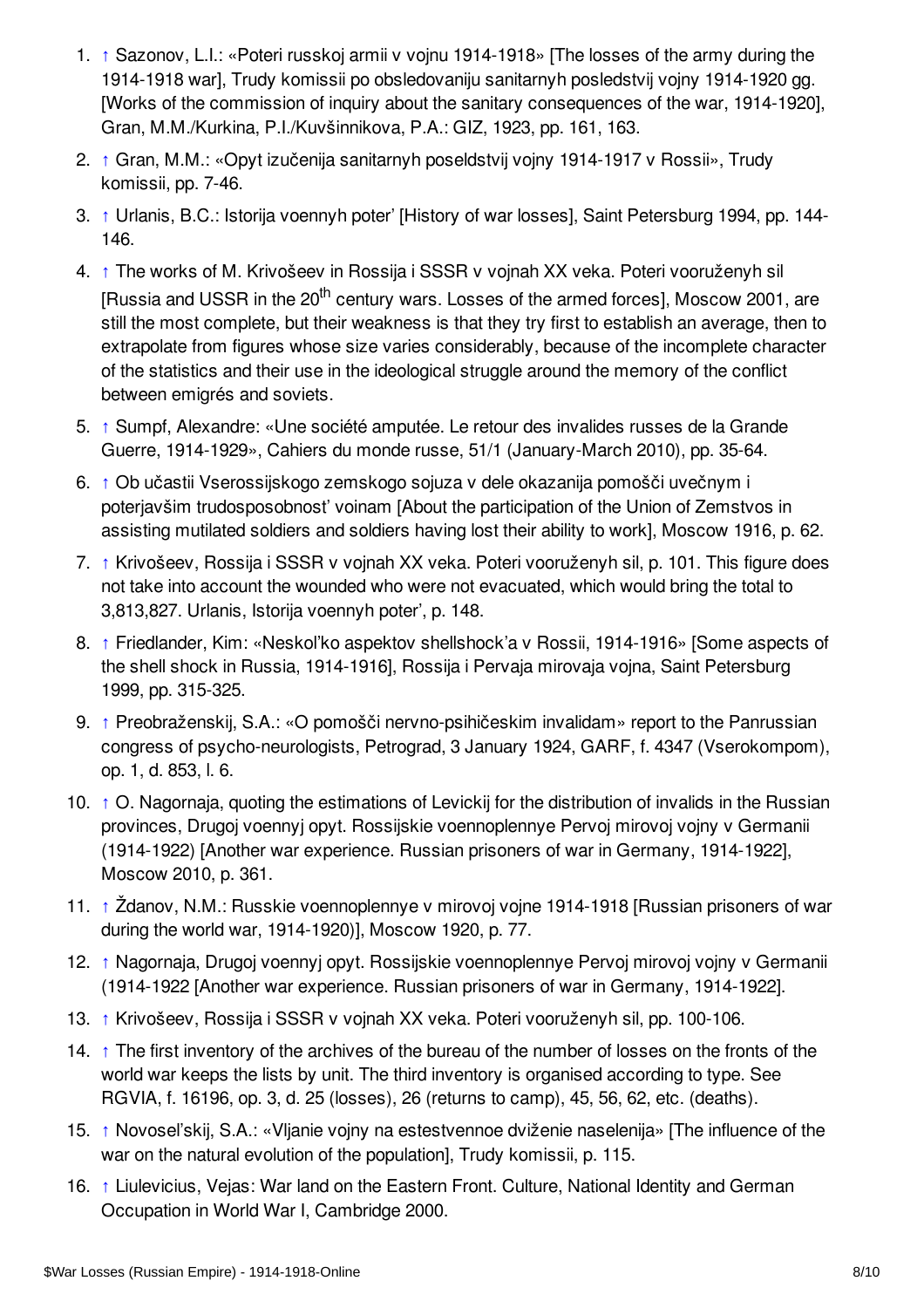- <span id="page-8-2"></span>17. [↑](#page-4-1) Gatrell, Peter: A Whole Empire Walking. Refugees in Russia During World War I, Bloomington 1999.
- <span id="page-8-3"></span>18. [↑](#page-4-2) Lohr, Eric: Nationalizing the Russian Empire. The Campaign Against Enemy Aliens during World War I, Cambridge, MA 2003.
- <span id="page-8-4"></span>19. [↑](#page-4-3) Brower, Daniel: Turkestan and the Fate of Russian Empire, London & New York 2003, pp. 1- 25.
- <span id="page-8-5"></span>20. [↑](#page-4-4) Holquist, Peter: «Les violences de l'armée russe contre les Juifs en 1915: causes et limites», in Horne, John (ed.): Vers la guerre totale. Le tournant de 1914-1915, Paris 2010, pp. 191-219.
- <span id="page-8-6"></span>21. [↑](#page-4-5) Chopard, Thomas: «Les violences exercées au cours du processus révolutionnaire et de la guerre civile en Ukraine (1918-1922)», doctoral thesis, EHESS.
- <span id="page-8-7"></span>22. [↑](#page-5-1) Winter, Jay: Entre deuil et mémoire. La Grande Guerre dans l'histoire culturelle de l'Europe, Paris 2008.
- <span id="page-8-8"></span>23. [↑](#page-6-2) Letters of 27 November and 24 December 1916. RGIA, f. 806, op. 5, d. 10647, ll. 2-5.

#### <span id="page-8-0"></span>**Selected Bibliography**

Gatrell, Peter: **A whole empire walking. Refugees in Russia during World War I**, [Bloomington](https://encyclopedia.1914-1918-online.net/bibliography/AHC3EVXB) 2011: Indiana University Press.

Gran, M. M. / Kurkina, P. I. / Kuvšinnikova, P. A. (eds.): **Trudy komissii po obsledovaniju sanitarnyh posledstvij vojny 1914-1920 (Works of the commission of inquiry about the sanitary [consequences](https://encyclopedia.1914-1918-online.net/bibliography/N4I6GX6R) of the war 1914-1920) gg.**, Moscow 1923: Gosizdat.

Holquist, Peter: **Les violences de l'armée russe contre les Juifs en 1915. Causes et limites**, in: Horne, John (ed.): Vers la guerre totale. Le tournant de [1914-1915,](https://encyclopedia.1914-1918-online.net/bibliography/DMFMEZM5) Paris 2010: Tallandier.

Krivošeev, G. F.: **Rossiâ i SSSR v vojnah XX veka. Poteri [vooruženyh](https://encyclopedia.1914-1918-online.net/bibliography/J8GJYV3D) sil (Russia and USSR in the 20th century wars. Losses of the armed forces)**, Moscow 2001: Olma-Press.

Liulevicius, Vejas Gabriel: **War land on the Eastern front. Culture, national identity and German [occupation](https://encyclopedia.1914-1918-online.net/bibliography/IU44WWQ2) in World War I**, Cambridge 2005: Cambridge University Press.

Nagornaia, О. S.: **Drugoi voennyi opyt. Rossiiskie [voennoplennye](https://encyclopedia.1914-1918-online.net/bibliography/NRJXP7UT) Pervoi mirovoi voiny v Germanii (1914-1922) (The other military experience. Russian prisoners of war during the First World War in Germany (1914-1922))**, Moscow 2010: Novyj chronograf.

Sumpf, [Alexandre:](https://encyclopedia.1914-1918-online.net/bibliography/RNWJ5M9X) **La Grande Guerre oubliée. Russie, 1914-1918**, Paris 2014: Perrin.

Urlanis, Boris C.: **Istorija voennyh poter' (History of war losses)**, St. [Petersburg](https://encyclopedia.1914-1918-online.net/bibliography/K3ARAN5P) 1994: Poligon.

#### <span id="page-8-1"></span>**Citation**

Sumpf, Alexandre: War Losses (Russian Empire) , in: 1914-1918-online. International Encyclopedia of the First World War, ed. by Ute Daniel, Peter Gatrell, Oliver Janz, Heather Jones, Jennifer Keene, Alan Kramer, and Bill Nasson, issued by Freie Universität Berlin, Berlin 2014-10-08. **DOI**: [10.15463/ie1418.11284](http://dx.doi.org/10.15463/ie1418.11284).